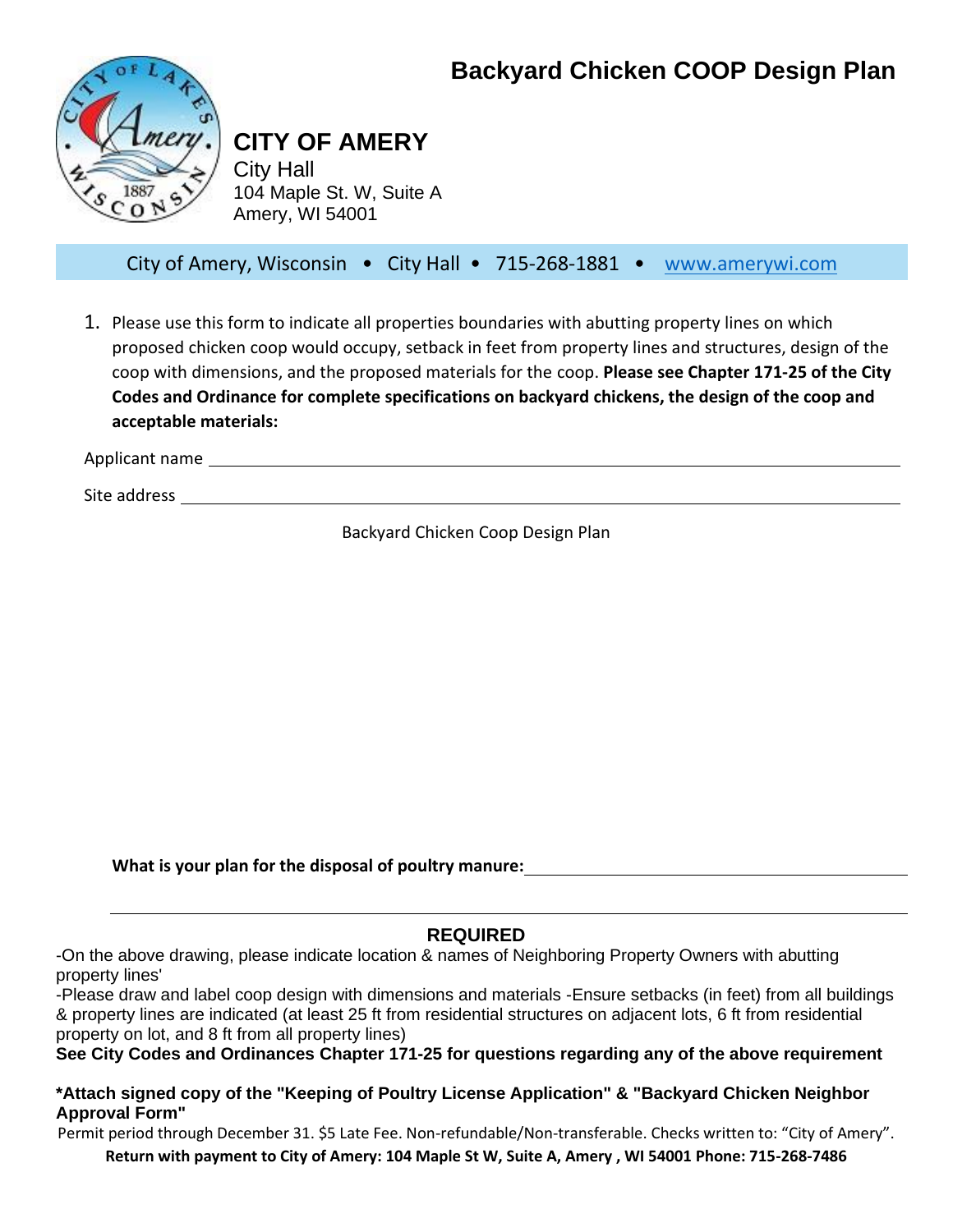# **Backyard Chicken Neighbor Approval Form**



# **CITY OF AMERY**

City Hall 104 Maple St W, Suite A Amery, WI 54001

## City of Amery, Wisconsin • City Hall • 715-268-1881 • [www.amerywi.com](http://www.amerywi.com/)

# **Backyard Chicken Neighbor Approval Form**

Amery City Code Chapter 171-24 requires that any Applicant proposing to keep chickens shall receive approval from any property owner(s) with abutting property lines of the proposed chicken enclosure. And to inform his/her intentions and obtain their signatures attesting they are aware of the proposition.

Applicant name Site address and the state of the state of the state of the state of the state of the state of the state of the state of the state of the state of the state of the state of the state of the state of the state of the state

**\*Attach signed copy of the "Keeping of Poultry License Application" and "Backyard Chicken Coop Design Form"\***

Attached are the site plan specifications to keep chickens at the site address listed above. I/We, being the property owner(s) with abutting property lines of the Applicant, have no objections to the above-named property applicant keeping chickens in accordance with Amery City Code.

| Property Owner Name and Signature | <b>Address</b> | Date |
|-----------------------------------|----------------|------|
|                                   |                |      |
|                                   |                |      |
|                                   |                |      |
|                                   |                |      |
|                                   |                |      |
|                                   |                |      |

If you are not the property owner, you must have signed approval from the property owner.

Property owner name Current address

City ST Zip

Phone **Phone Phone Phone Phone Phone Phone Phone Phone Phone Phone Phone Phone Phone Phone Phone Phone Phone Phone Phone Phone Phone Phone Phone Phone Phone Phone Phone**

| Signatu<br>ata<br>ucc |
|-----------------------|
|-----------------------|

Permit period through December 31. \$5 Late Fee. Non-refundable/Non-transferable. Checks written to: City of Amery". **Return with payment, License Application & Coop Drawing (if required) to:**

City of Amery: 104 Maple St W, Suite A, Amery, WI 54001 Phone: 715-268-7486